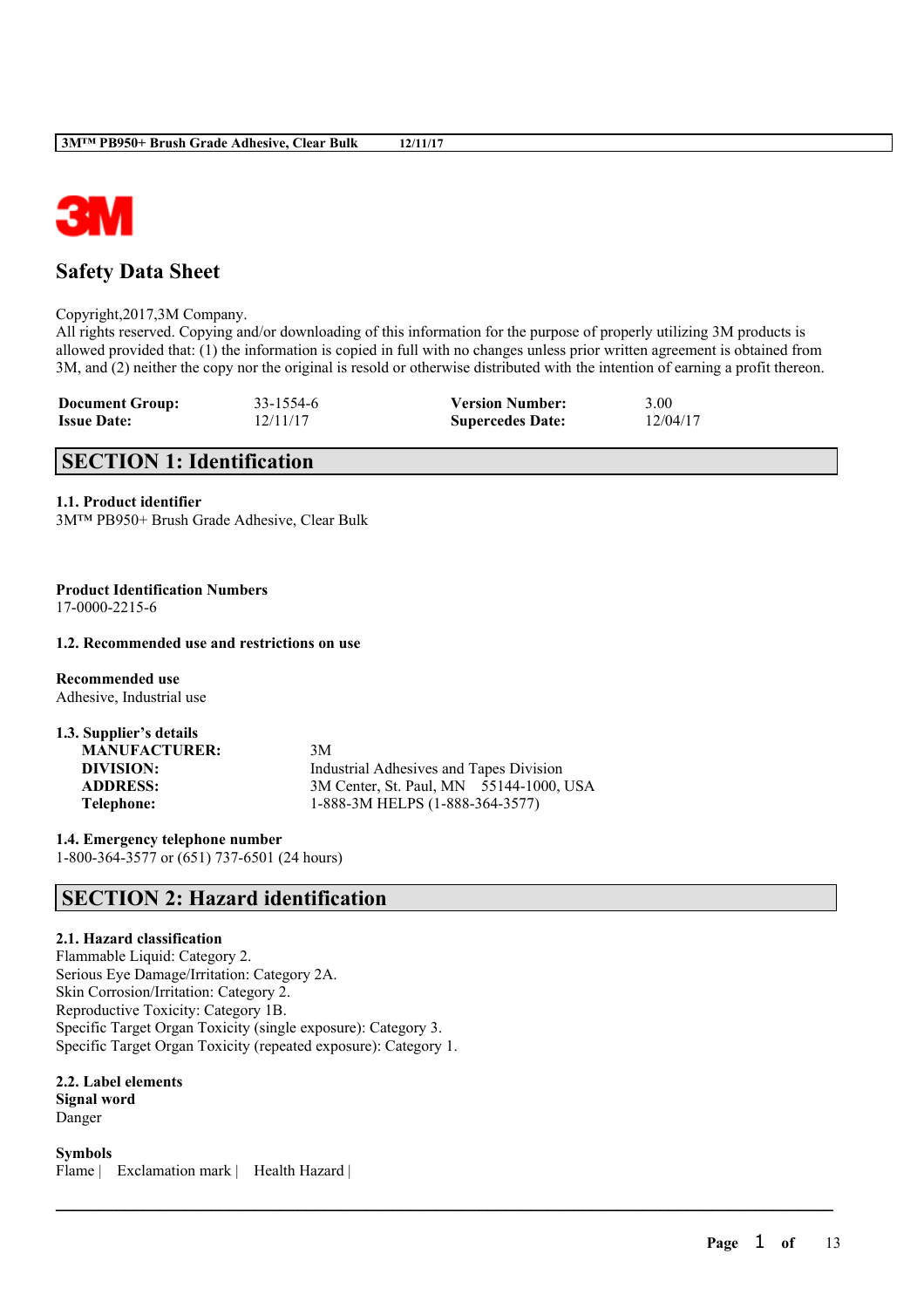

**Hazard Statements** Highly flammable liquid and vapor.

Causes serious eye irritation. Causes skin irritation. May cause drowsiness or dizziness. May damage fertility or the unborn child.

Causes damage to organs through prolonged or repeated exposure: nervous system | sensory organs |

#### **Precautionary Statements**

#### **Prevention:**

Obtain special instructions before use. Do not handle until all safety precautions have been read and understood. Keep away from heat/sparks/open flames/hot surfaces. - No smoking. Ground/bond container and receiving equipment. Use only non-sparking tools. Take precautionary measures against static discharge. Keep container tightly closed. Use explosion-proof electrical/ventilating/lighting equipment. Do not breathe dust/fume/gas/mist/vapors/spray. Use only outdoors or in a well-ventilated area. Wear protective gloves and eye/face protection. Do not eat, drink or smoke when using this product. Wash thoroughly after handling.

#### **Response:**

IF INHALED: Remove person to fresh air and keep comfortable for breathing. IF ON SKIN (or hair): Take off immediately all contaminated clothing. Rinse skin with water/shower. IF IN EYES: Rinse cautiously with water for several minutes. Remove contact lenses, if present and easy to do. Continue rinsing. If eye irritation persists: Get medical advice/attention. If skin irritation occurs: Get medical advice/attention.

Take off contaminated clothing and wash it before reuse.

IF exposed or concerned: Get medical advice/attention.

In case of fire: Use a fire fighting agent suitable for flammable liquids such as dry chemical or carbon dioxide to extinguish.

 $\mathcal{L}_\mathcal{L} = \mathcal{L}_\mathcal{L} = \mathcal{L}_\mathcal{L} = \mathcal{L}_\mathcal{L} = \mathcal{L}_\mathcal{L} = \mathcal{L}_\mathcal{L} = \mathcal{L}_\mathcal{L} = \mathcal{L}_\mathcal{L} = \mathcal{L}_\mathcal{L} = \mathcal{L}_\mathcal{L} = \mathcal{L}_\mathcal{L} = \mathcal{L}_\mathcal{L} = \mathcal{L}_\mathcal{L} = \mathcal{L}_\mathcal{L} = \mathcal{L}_\mathcal{L} = \mathcal{L}_\mathcal{L} = \mathcal{L}_\mathcal{L}$ 

#### **Storage:**

Store in a well-ventilated place. Keep container tightly closed. Keep cool. Store locked up.

### **Disposal:**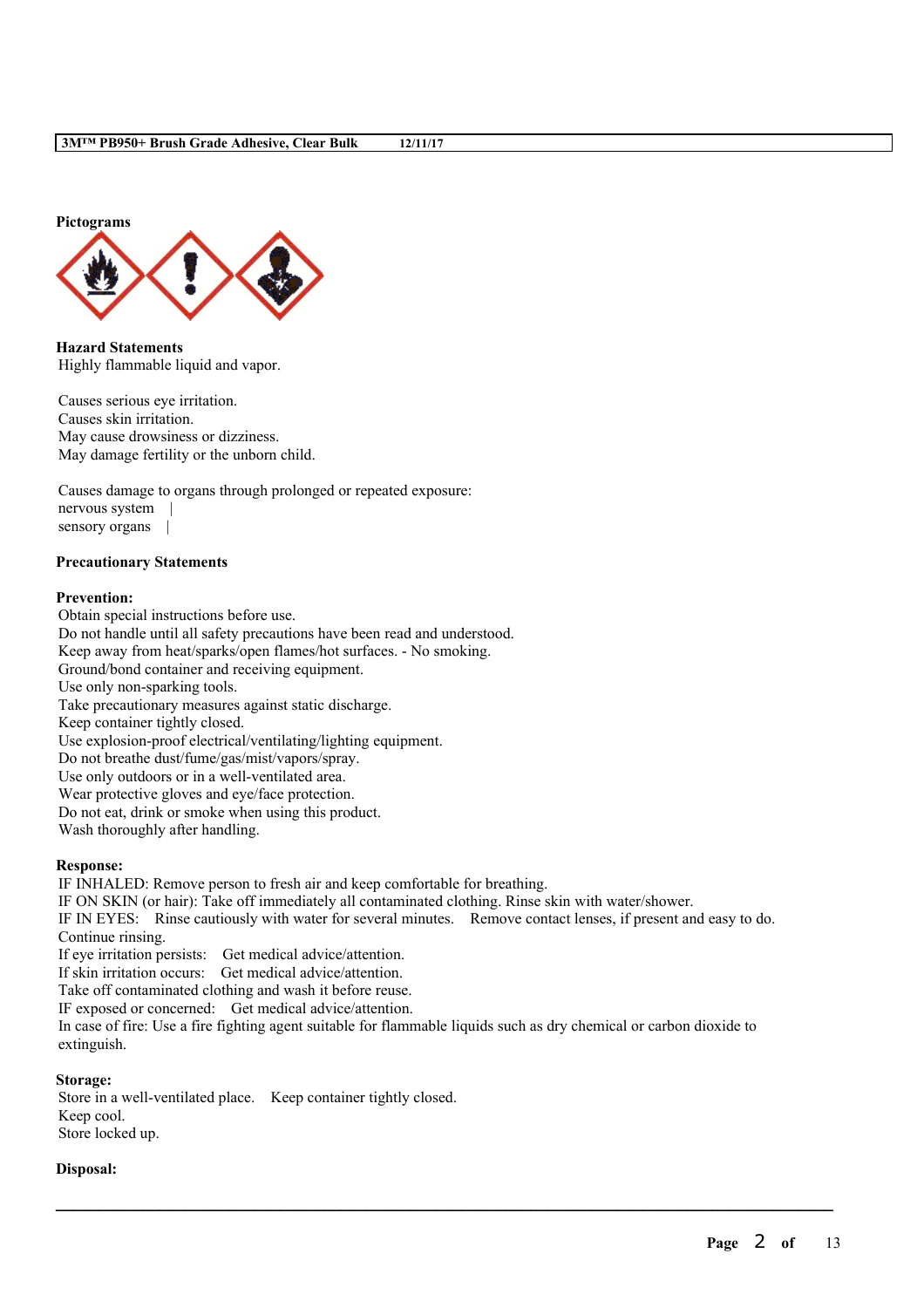Dispose of contents/container in accordance with applicable local/regional/national/international regulations.

31% of the mixture consists of ingredients of unknown acute oral toxicity.

31% of the mixture consists of ingredients of unknown acute inhalation toxicity.

# **SECTION 3: Composition/information on ingredients**

| Ingredient               | C.A.S. No.     | $\%$ by Wt             |
|--------------------------|----------------|------------------------|
| Hexane                   | $110 - 54 - 3$ | 30 - 40 Trade Secret * |
| Non-hazardous components | Trade Secret*  | 5 - 35 Trade Secret *  |
| Acetone                  | $67-64-1$      | 20 - 30 Trade Secret * |
| Toluene                  | 108-88-3       | 10 - 20 Trade Secret * |

\*The specific chemical identity and/or exact percentage (concentration) of this composition has been withheld as a trade secret.

## **SECTION 4: First aid measures**

### **4.1. Description of first aid measures**

#### **Inhalation:**

Remove person to fresh air. If you feel unwell, get medical attention.

### **Skin Contact:**

Immediately wash with soap and water. Remove contaminated clothing and wash before reuse. If signs/symptoms develop, get medical attention.

#### **Eye Contact:**

Immediately flush with large amounts of water. Remove contact lenses if easy to do. Continue rinsing. Get medical attention.

#### **If Swallowed:**

Rinse mouth. If you feel unwell, get medical attention.

### **4.2. Most important symptoms and effects, both acute and delayed**

See Section 11.1. Information on toxicological effects.

## **4.3. Indication of any immediate medical attention and special treatment required**

Not applicable

## **SECTION 5: Fire-fighting measures**

### **5.1. Suitable extinguishing media**

In case of fire: Use a fire fighting agent suitable for flammable liquids such as dry chemical or carbon dioxide to extinguish.

 $\mathcal{L}_\mathcal{L} = \mathcal{L}_\mathcal{L} = \mathcal{L}_\mathcal{L} = \mathcal{L}_\mathcal{L} = \mathcal{L}_\mathcal{L} = \mathcal{L}_\mathcal{L} = \mathcal{L}_\mathcal{L} = \mathcal{L}_\mathcal{L} = \mathcal{L}_\mathcal{L} = \mathcal{L}_\mathcal{L} = \mathcal{L}_\mathcal{L} = \mathcal{L}_\mathcal{L} = \mathcal{L}_\mathcal{L} = \mathcal{L}_\mathcal{L} = \mathcal{L}_\mathcal{L} = \mathcal{L}_\mathcal{L} = \mathcal{L}_\mathcal{L}$ 

## **5.2. Special hazards arising from the substance or mixture**

Closed containers exposed to heat from fire may build pressure and explode.

### **Hazardous Decomposition or By-Products**

| Substance    | <b>Condition</b>  |
|--------------|-------------------|
| Aldehydes    | During Combustion |
| Hydrocarbons | During Combustion |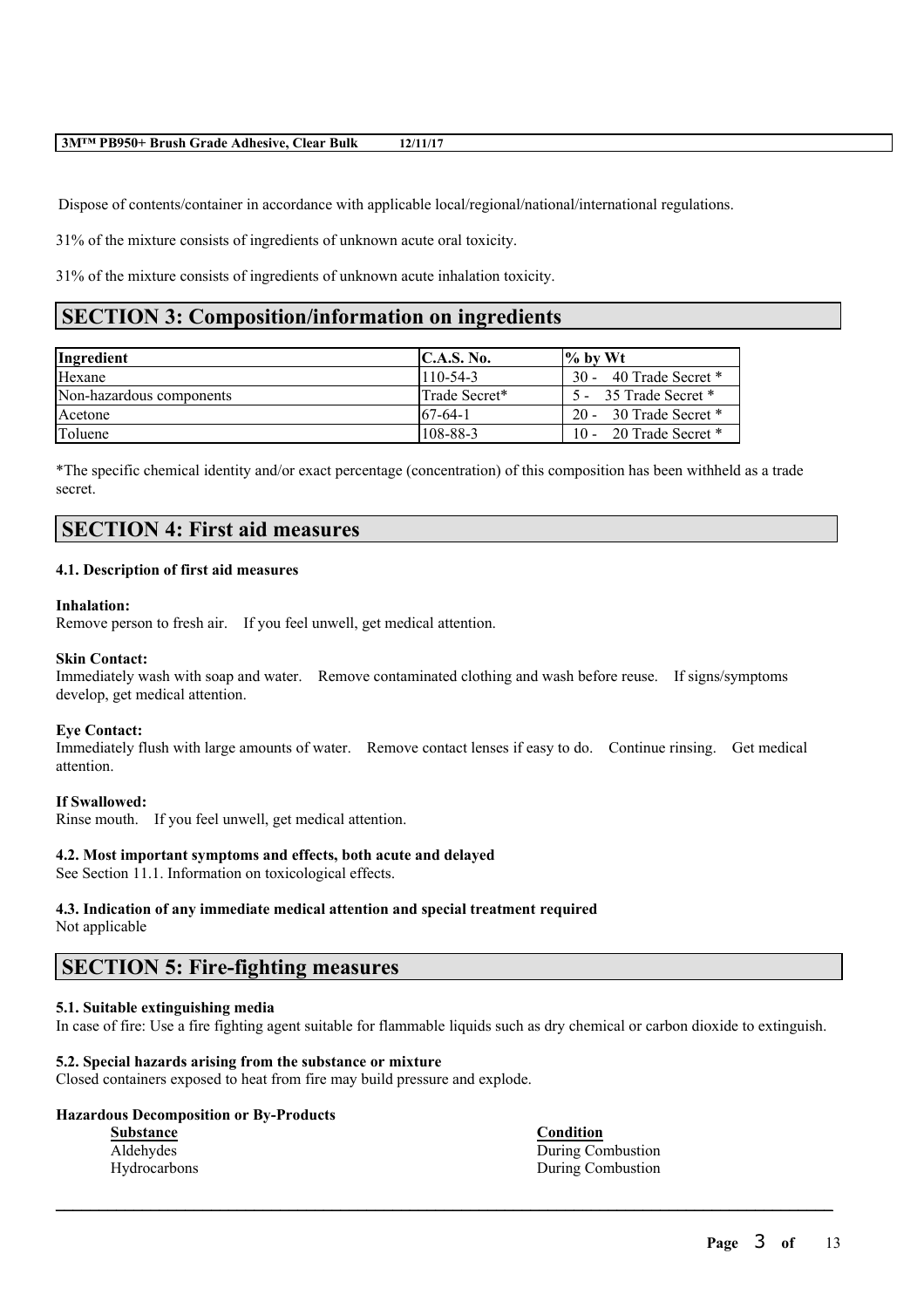| Methane                       | During Combustion |
|-------------------------------|-------------------|
| Carbon monoxide               | During Combustion |
| Carbon dioxide                | During Combustion |
| <b>Ketones</b>                | During Combustion |
| Toxic Vapor, Gas, Particulate | During Combustion |
|                               |                   |

## **5.3. Special protective actions for fire-fighters**

Water may not effectively extinguish fire; however, it should be used to keep fire-exposed containers and surfaces cool and prevent explosive rupture.

## **SECTION 6: Accidental release measures**

### **6.1. Personal precautions, protective equipment and emergency procedures**

Evacuate area. Keep away from heat/sparks/open flames/hot surfaces. - No smoking. Use only non-sparking tools. Ventilate the area with fresh air. For large spill, or spills in confined spaces, provide mechanical ventilation to disperse or exhaust vapors, in accordance with good industrial hygiene practice. Warning! A motor could be an ignition source and could cause flammable gases or vapors in the spill area to burn or explode. Refer to other sections of this SDS for information regarding physical and health hazards, respiratory protection, ventilation, and personal protective equipment.

### **6.2. Environmental precautions**

Avoid release to the environment. For larger spills, cover drains and build dikes to prevent entry into sewer systems or bodies of water.

### **6.3. Methods and material for containment and cleaning up**

Contain spill. Cover spill area with a fire-extinguishing foam designed for use on solvents, such as alcohols and acetone, that can dissolve in water. An AR - AFFF type foam is recommended. Working from around the edges of the spill inward, cover with bentonite, vermiculite, or commercially available inorganic absorbent material. Mix in sufficient absorbent until it appears dry. Remember, adding an absorbent material does not remove a physical, health, or environmental hazard. Collect as much of the spilled material as possible using non-sparking tools. Place in a metal container approved for transportation by appropriate authorities. Clean up residue with detergent and water. Seal the container. Dispose of collected material as soon as possible in accordance with applicable local/regional/national/international regulations.

# **SECTION 7: Handling and storage**

## **7.1. Precautions for safe handling**

For industrial or professional use only. Do not handle until all safety precautions have been read and understood. Keep away from heat/sparks/open flames/hot surfaces. - No smoking. Use only non-sparking tools. Take precautionary measures against static discharge. Do not breathe dust/fume/gas/mist/vapors/spray. Do not get in eyes, on skin, or on clothing. Do not eat, drink or smoke when using this product. Wash thoroughly after handling. Avoid release to the environment. Avoid contact with oxidizing agents (eg. chlorine, chromic acid etc.) Wear low static or properly grounded shoes. Use personal protective equipment (gloves, respirators, etc.) as required. To minimize the risk of ignition, determine applicable electrical classifications for the process using this product and select specific local exhaust ventilation equipment to avoid flammable vapor accumulation. Ground/bond container and receiving equipment if there is potential for static electricity accumulation during transfer.

### **7.2. Conditions for safe storage including any incompatibilities**

Store in a well-ventilated place. Keep cool. Keep container tightly closed. Store away from heat. Store away from acids. Store away from oxidizing agents.

 $\mathcal{L}_\mathcal{L} = \mathcal{L}_\mathcal{L} = \mathcal{L}_\mathcal{L} = \mathcal{L}_\mathcal{L} = \mathcal{L}_\mathcal{L} = \mathcal{L}_\mathcal{L} = \mathcal{L}_\mathcal{L} = \mathcal{L}_\mathcal{L} = \mathcal{L}_\mathcal{L} = \mathcal{L}_\mathcal{L} = \mathcal{L}_\mathcal{L} = \mathcal{L}_\mathcal{L} = \mathcal{L}_\mathcal{L} = \mathcal{L}_\mathcal{L} = \mathcal{L}_\mathcal{L} = \mathcal{L}_\mathcal{L} = \mathcal{L}_\mathcal{L}$ 

## **SECTION 8: Exposure controls/personal protection**

### **8.1. Control parameters**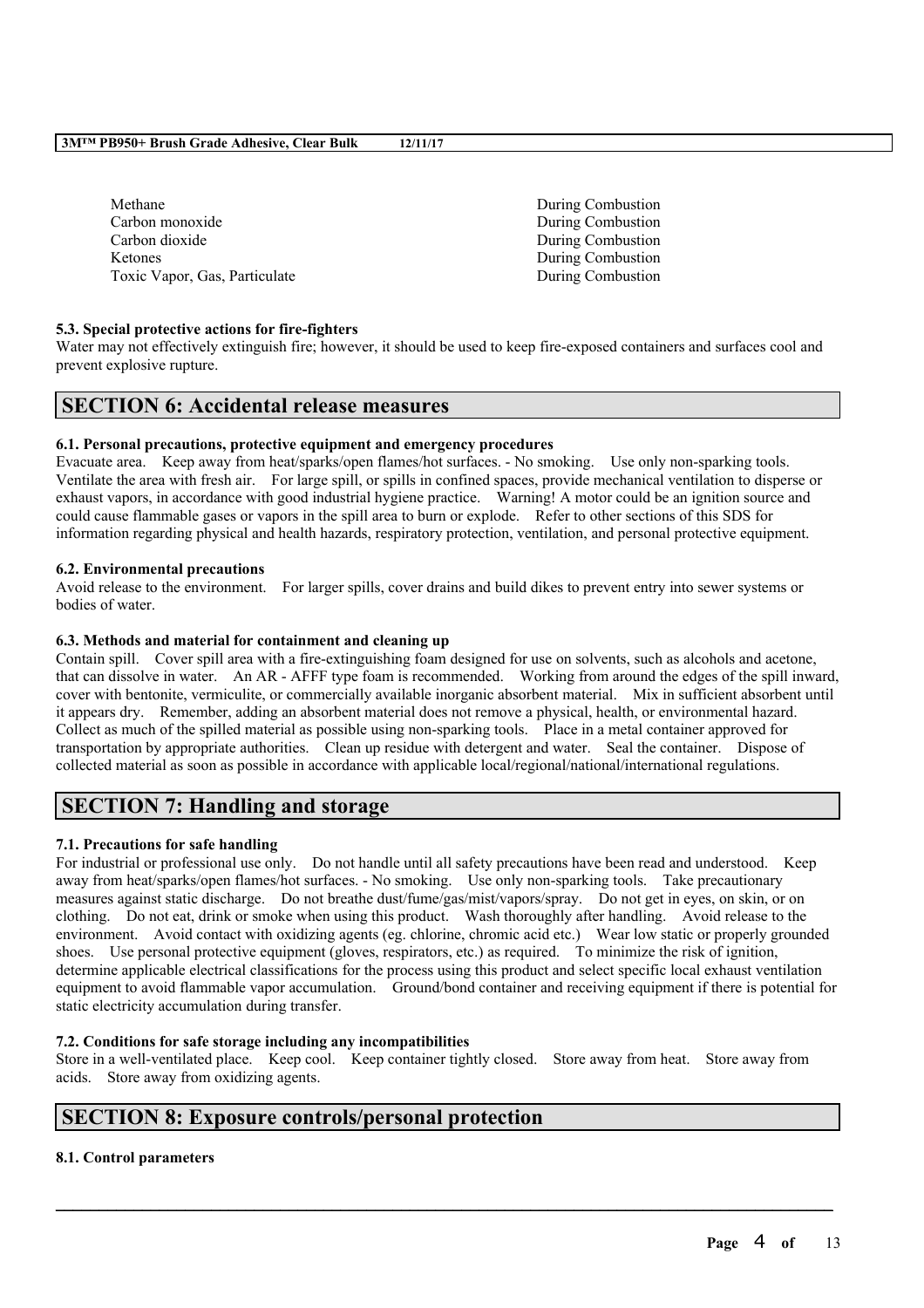#### **Occupational exposure limits**

If a component is disclosed in section 3 but does not appear in the table below, an occupational exposure limit is not available for the component.

| Ingredient | C.A.S. No.     | Agency       | Limit type                                         | <b>Additional Comments</b> |
|------------|----------------|--------------|----------------------------------------------------|----------------------------|
| Toluene    | 108-88-3       | <b>ACGIH</b> | TWA:20 ppm                                         | A4: Not class. as human    |
|            |                |              |                                                    | carcin                     |
| Toluene    | $108 - 88 - 3$ | IOSHA        | TWA:200 ppm;CEIL:300 ppm                           |                            |
| Hexane     | $110-54-3$     | <b>OSHA</b>  | TWA:1800 mg/m3(500 ppm)                            |                            |
| Hexane     | $110-54-3$     | <b>ACGIH</b> | $TWA:50$ ppm                                       | <b>SKIN</b>                |
| Acetone    | 67-64-1        | <b>ACGIH</b> | TWA:250 ppm;STEL:500 ppm   A4: Not class. as human |                            |
|            |                |              |                                                    | carcin                     |
| Acetone    | 167-64-1       | <b>OSHA</b>  | TWA:2400 mg/m3(1000 ppm)                           |                            |

ACGIH : American Conference of Governmental Industrial Hygienists

AIHA : American Industrial Hygiene Association

CMRG : Chemical Manufacturer's Recommended Guidelines

OSHA : United States Department of Labor - Occupational Safety and Health Administration

TWA: Time-Weighted-Average

STEL: Short Term Exposure Limit

CEIL: Ceiling

#### **8.2. Exposure controls**

#### **8.2.1. Engineering controls**

Use general dilution ventilation and/or local exhaust ventilation to control airborne exposures to below relevant Exposure Limits and/or control dust/fume/gas/mist/vapors/spray. If ventilation is not adequate, use respiratory protection equipment. Use explosion-proof ventilation equipment.

### **8.2.2. Personal protective equipment (PPE)**

### **Eye/face protection**

Select and use eye/face protection to prevent contact based on the results of an exposure assessment. The following eye/face protection(s) are recommended: Indirect Vented Goggles

#### **Skin/hand protection**

Select and use gloves and/or protective clothing approved to relevant local standards to prevent skin contact based on the results of an exposure assessment. Selection should be based on use factors such as exposure levels, concentration of the substance or mixture, frequency and duration, physical challenges such as temperature extremes, and other use conditions. Consult with your glove and/or protective clothing manufacturer for selection of appropriate compatible gloves/protective clothing. Note: Nitrile gloves may be worn over polymer laminate gloves to improve dexterity. Gloves made from the following material(s) are recommended: Polyethylene Polyvinyl Alcohol (PVA) Polymer laminate

### **Respiratory protection**

An exposure assessment may be needed to decide if a respirator is required. If a respirator is needed, use respirators as part of a full respiratory protection program. Based on the results of the exposure assessment, select from the following respirator type(s) to reduce inhalation exposure:

 $\mathcal{L}_\mathcal{L} = \mathcal{L}_\mathcal{L} = \mathcal{L}_\mathcal{L} = \mathcal{L}_\mathcal{L} = \mathcal{L}_\mathcal{L} = \mathcal{L}_\mathcal{L} = \mathcal{L}_\mathcal{L} = \mathcal{L}_\mathcal{L} = \mathcal{L}_\mathcal{L} = \mathcal{L}_\mathcal{L} = \mathcal{L}_\mathcal{L} = \mathcal{L}_\mathcal{L} = \mathcal{L}_\mathcal{L} = \mathcal{L}_\mathcal{L} = \mathcal{L}_\mathcal{L} = \mathcal{L}_\mathcal{L} = \mathcal{L}_\mathcal{L}$ 

Half facepiece or full facepiece air-purifying respirator suitable for organic vapors

For questions about suitability for a specific application, consult with your respirator manufacturer.

## **SECTION 9: Physical and chemical properties**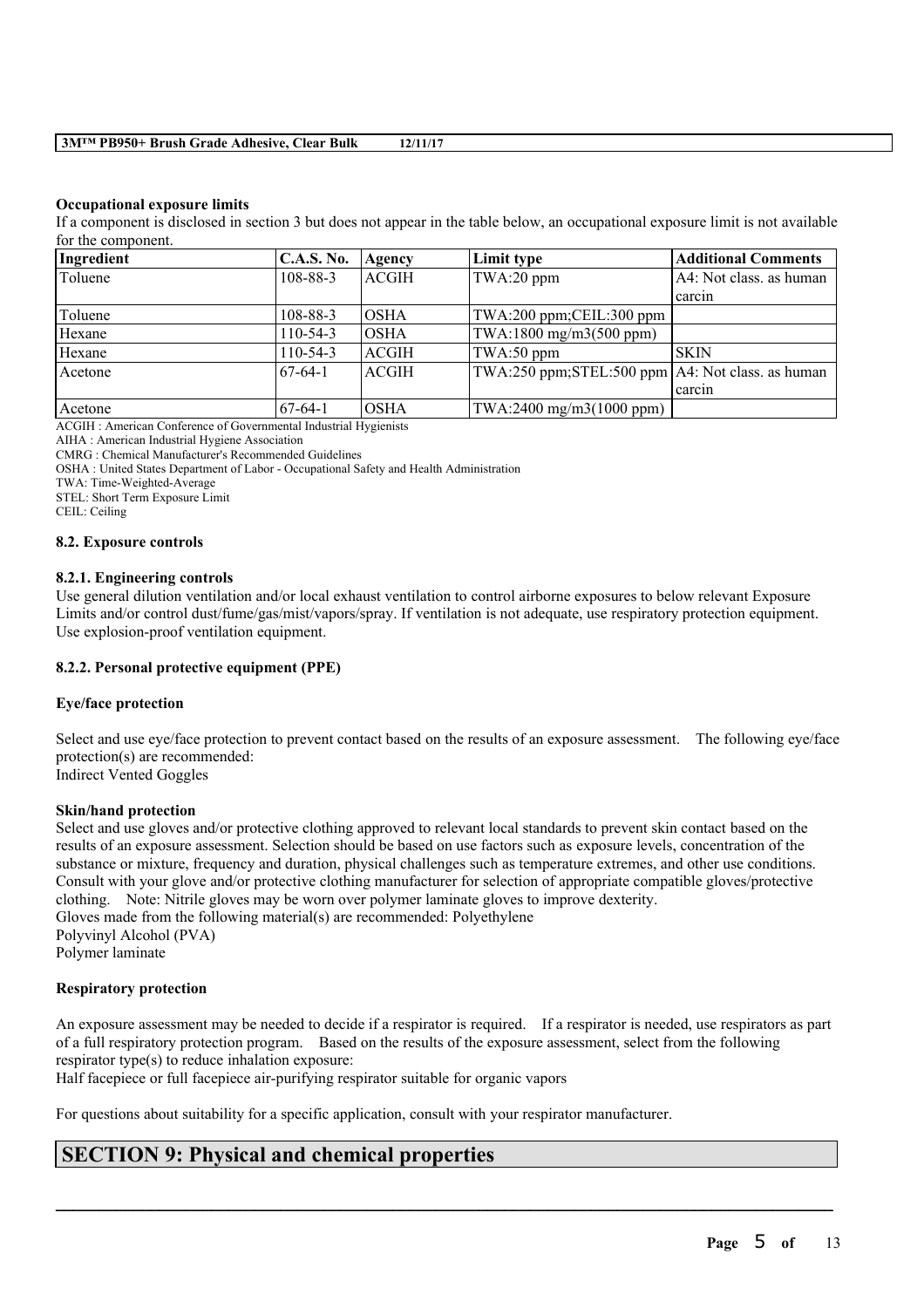**9.1. Information on basic physical and chemical properties**

| <b>General Physical Form:</b>          | Liquid                                                |
|----------------------------------------|-------------------------------------------------------|
| Odor, Color, Grade:                    | Clear red liquid with strong solvent odor.            |
| <b>Odor threshold</b>                  | No Data Available                                     |
| pН                                     | No Data Available                                     |
| <b>Melting point</b>                   | No Data Available                                     |
| <b>Boiling Point</b>                   | 156 °F                                                |
| <b>Flash Point</b>                     | $\leq$ 20 °F [Test Method: Closed Cup]                |
| <b>Evaporation rate</b>                | No Data Available                                     |
| <b>Flammability (solid, gas)</b>       | Not Applicable                                        |
| <b>Flammable Limits(LEL)</b>           | 1 % volume                                            |
| <b>Flammable Limits(UEL)</b>           | $13\%$ volume                                         |
| <b>Vapor Pressure</b>                  | $256 \text{ mmHg}$                                    |
| <b>Vapor Density</b>                   | No Data Available                                     |
| <b>Density</b>                         | $0.791$ g/ml                                          |
| <b>Specific Gravity</b>                | $0.791$ [Ref Std: WATER=1]                            |
| <b>Solubility in Water</b>             | Moderate                                              |
| Solubility- non-water                  | No Data Available                                     |
| Partition coefficient: n-octanol/water | $-24$                                                 |
| <b>Autoignition temperature</b>        | No Data Available                                     |
| <b>Decomposition temperature</b>       | No Data Available                                     |
| <b>Viscosity</b>                       | $1,000 - 1,500$ centipoise                            |
| <b>Hazardous Air Pollutants</b>        | <=59 % weight [Test Method: Calculated]               |
| VOC Less H2O & Exempt Solvents         | <=720 g/l [Test Method: calculated SCAQMD rule 443.1] |
|                                        |                                                       |

## **SECTION 10: Stability and reactivity**

#### **10.1. Reactivity**

This material may be reactive with certain agents under certain conditions - see the remaining headings in this section.

### **10.2. Chemical stability**

Stable.

## **10.3. Possibility of hazardous reactions**

Hazardous polymerization will not occur.

**10.4. Conditions to avoid** Heat

# **10.5. Incompatible materials**

Strong oxidizing agents

## **10.6. Hazardous decomposition products**

**Substance Condition**

None known.

Refer to section 5.2 for hazardous decomposition products during combustion.

## **SECTION 11: Toxicological information**

The information below may not be consistent with the material classification in Section 2 if specific ingredient **classifications are mandated by a competent authority. In addition, toxicological data on ingredients may not be**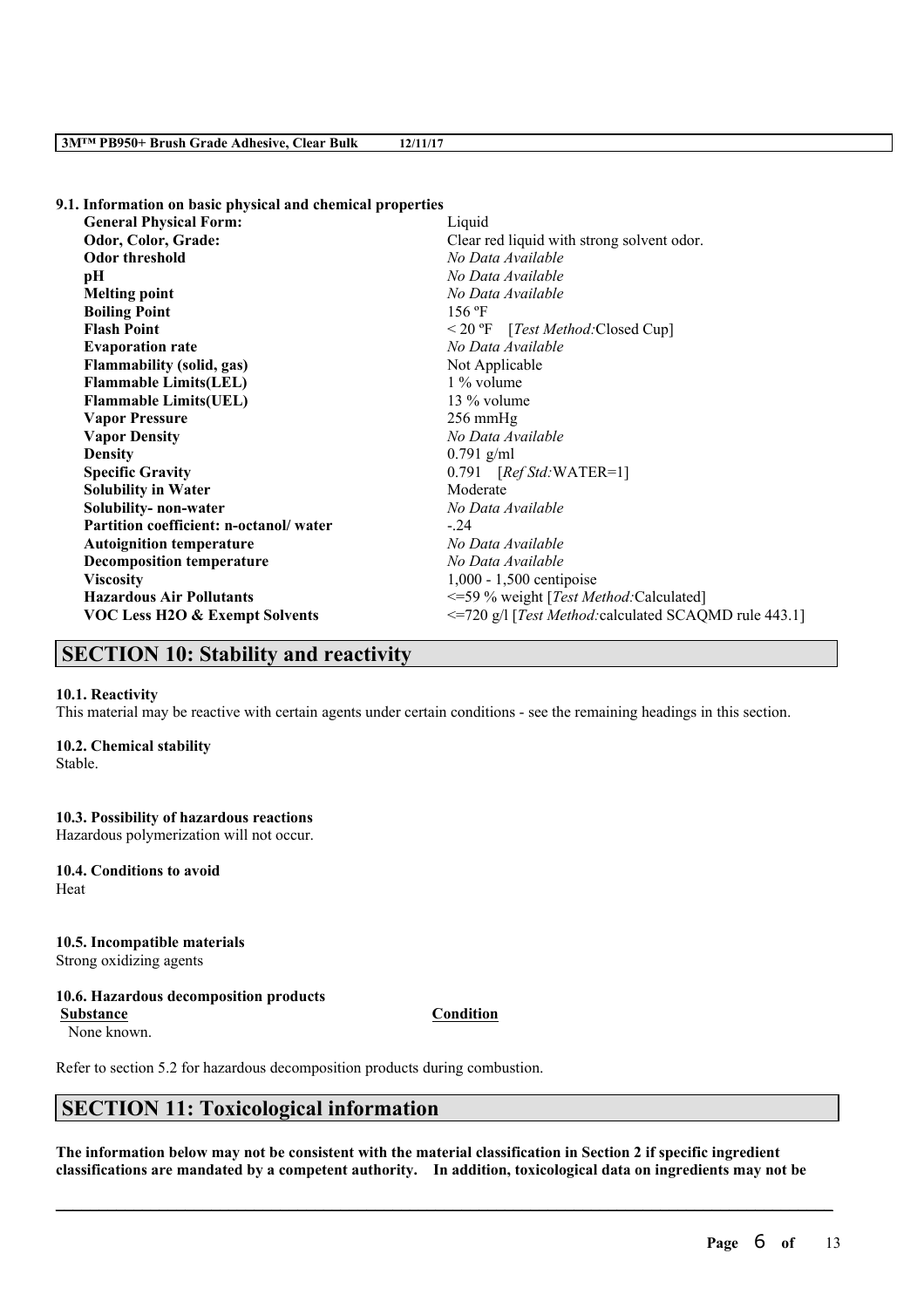reflected in the material classification and/or the signs and symptoms of exposure, because an ingredient may be present below the threshold for labeling, an ingredient may not be available for exposure, or the data may not be **relevant to the material as a whole.**

#### **11.1. Information on Toxicological effects**

#### **Signs and Symptoms of Exposure**

#### Based on test data and/or information on the components, this material may produce the following health effects:

#### **Inhalation:**

Respiratory Tract Irritation: Signs/symptoms may include cough, sneezing, nasal discharge, headache, hoarseness, and nose and throat pain.

May cause additional health effects (see below).

#### **Skin Contact:**

Skin Irritation: Signs/symptoms may include localized redness, swelling, itching, dryness, cracking, blistering, and pain.

#### **Eye Contact:**

Severe Eye Irritation: Signs/symptoms may include significant redness, swelling, pain, tearing, cloudy appearance of the cornea, and impaired vision.

#### **Ingestion:**

Gastrointestinal Irritation: Signs/symptoms may include abdominal pain, stomach upset, nausea, vomiting and diarrhea.

May cause additional health effects (see below).

### **Additional Health Effects:**

#### **Single exposure may cause target organ effects:**

Central Nervous System (CNS) Depression: Signs/symptoms may include headache, dizziness, drowsiness, incoordination, nausea, slowed reaction time, slurred speech, giddiness, and unconsciousness.

### **Prolonged or repeated exposure may cause target organ effects:**

Ocular Effects: Signs/symptoms may include blurred or significantly impaired vision.

Auditory Effects: Signs/symptoms may include hearing impairment, balance dysfunction and ringing in the ears.

Peripheral Neuropathy: Signs/symptoms may include tingling or numbness of the extremities, incoordination, weakness of the hands and feet, tremors and muscle atrophy.

Olfactory Effects: Signs/symptoms may include decreased ability to detect odors and/or complete loss of smell.

Neurological Effects: Signs/symptoms may include personality changes, lack of coordination, sensory loss, tingling or numbness of the extremities, weakness, tremors, and/or changes in blood pressure and heart rate.

### **Reproductive/Developmental Toxicity:**

Contains a chemical or chemicals which can cause birth defects or other reproductive harm.

### **Toxicological Data**

If a component is disclosed in section 3 but does not appear in a table below, either no data are available for that endpoint or the data are not sufficient for classification.

 $\mathcal{L}_\mathcal{L} = \mathcal{L}_\mathcal{L} = \mathcal{L}_\mathcal{L} = \mathcal{L}_\mathcal{L} = \mathcal{L}_\mathcal{L} = \mathcal{L}_\mathcal{L} = \mathcal{L}_\mathcal{L} = \mathcal{L}_\mathcal{L} = \mathcal{L}_\mathcal{L} = \mathcal{L}_\mathcal{L} = \mathcal{L}_\mathcal{L} = \mathcal{L}_\mathcal{L} = \mathcal{L}_\mathcal{L} = \mathcal{L}_\mathcal{L} = \mathcal{L}_\mathcal{L} = \mathcal{L}_\mathcal{L} = \mathcal{L}_\mathcal{L}$ 

### **Acute Toxicity**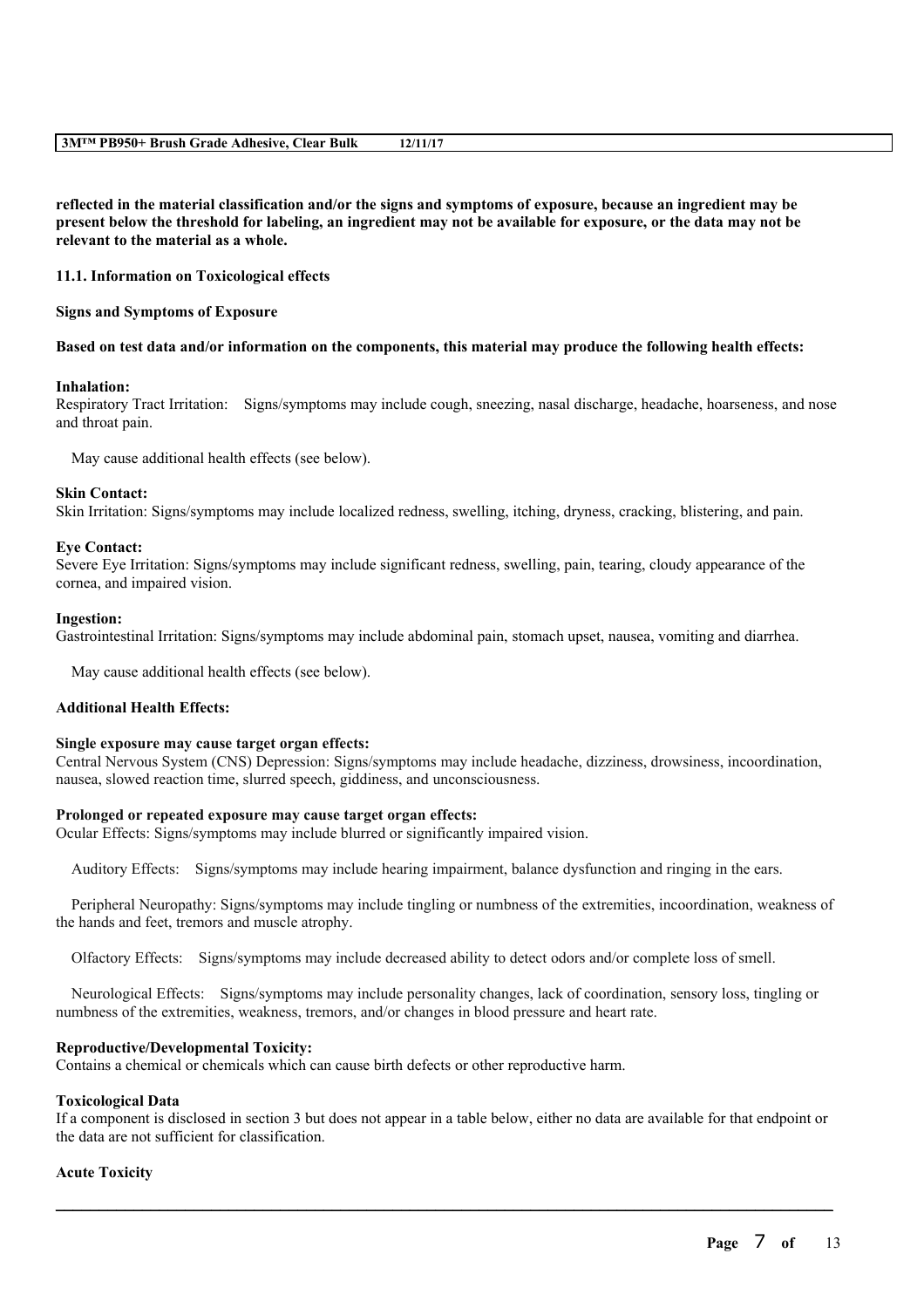| Name            | Route       | <b>Species</b> | Value                                             |
|-----------------|-------------|----------------|---------------------------------------------------|
| Overall product | Inhalation- |                | No data available; calculated ATE > 50 mg/l       |
|                 | Vapor(4 hr) |                |                                                   |
| Overall product | Ingestion   |                | No data available; calculated $ATE > 5,000$ mg/kg |
| Hexane          | Dermal      | Rabbit         | $LD50 > 2,000$ mg/kg                              |
| Hexane          | Inhalation- | Rat            | $LC50$ 170 mg/l                                   |
|                 | Vapor (4    |                |                                                   |
|                 | hours)      |                |                                                   |
| Hexane          | Ingestion   | Rat            | $LD50 > 28,700$ mg/kg                             |
| Acetone         | Dermal      | Rabbit         | $LD50 > 15,688$ mg/kg                             |
| Acetone         | Inhalation- | Rat            | LC50<br>76 mg/l                                   |
|                 | Vapor (4    |                |                                                   |
|                 | hours)      |                |                                                   |
| Acetone         | Ingestion   | Rat            | LD50<br>$5,800$ mg/kg                             |
| Toluene         | Dermal      | Rat            | LD50<br>$12,000 \,\mathrm{mg/kg}$                 |
| Toluene         | Inhalation- | Rat            | LC50<br>$30 \text{ mg/l}$                         |
|                 | Vapor (4    |                |                                                   |
|                 | hours)      |                |                                                   |
| Toluene         | Ingestion   | Rat            | $5,550$ mg/kg<br>LD50                             |

ATE = acute toxicity estimate

## **Skin Corrosion/Irritation**

| Name    | <b>Species</b> | Value              |
|---------|----------------|--------------------|
|         |                |                    |
| Hexane  | Human          | Mild irritant      |
|         | and            |                    |
|         | animal         |                    |
| Acetone | Mouse          | Minimal irritation |
| Toluene | Rabbit         | Irritant           |

### **Serious Eye Damage/Irritation**

| Name    | <b>Species</b> | Value             |
|---------|----------------|-------------------|
|         |                |                   |
| Hexane  | Rabbit         | Mild irritant     |
| Acetone | Rabbit         | Severe irritant   |
| Toluene | Rabbit         | Moderate irritant |

## **Skin Sensitization**

| <b>Name</b> | <b>Species</b> | Value          |
|-------------|----------------|----------------|
| Hexane      | Human          | Not classified |
| Toluene     | Guinea         | Not classified |
|             | pig            |                |

## **Respiratory Sensitization**

For the component/components, either no data are currently available or the data are not sufficient for classification.

## **Germ Cell Mutagenicity**

| Name    | Route    | Value                                                                           |
|---------|----------|---------------------------------------------------------------------------------|
|         |          |                                                                                 |
| Hexane  | In Vitro | Not mutagenic                                                                   |
| Hexane  | In vivo  | Not mutagenic                                                                   |
| Acetone | In vivo  | Not mutagenic                                                                   |
| Acetone | In Vitro | Some positive data exist, but the data are not<br>sufficient for classification |
| Toluene | In Vitro | Not mutagenic                                                                   |
| Toluene | In vivo  | Not mutagenic                                                                   |

### **Carcinogenicity**

| Name   | Route      | <b>Species</b> | Value                                                                           |
|--------|------------|----------------|---------------------------------------------------------------------------------|
| Hexane | Dermal     | Mouse          | Not carcinogenic                                                                |
| Hexane | Inhalation | Mouse          | Some positive data exist, but the data are not<br>sufficient for classification |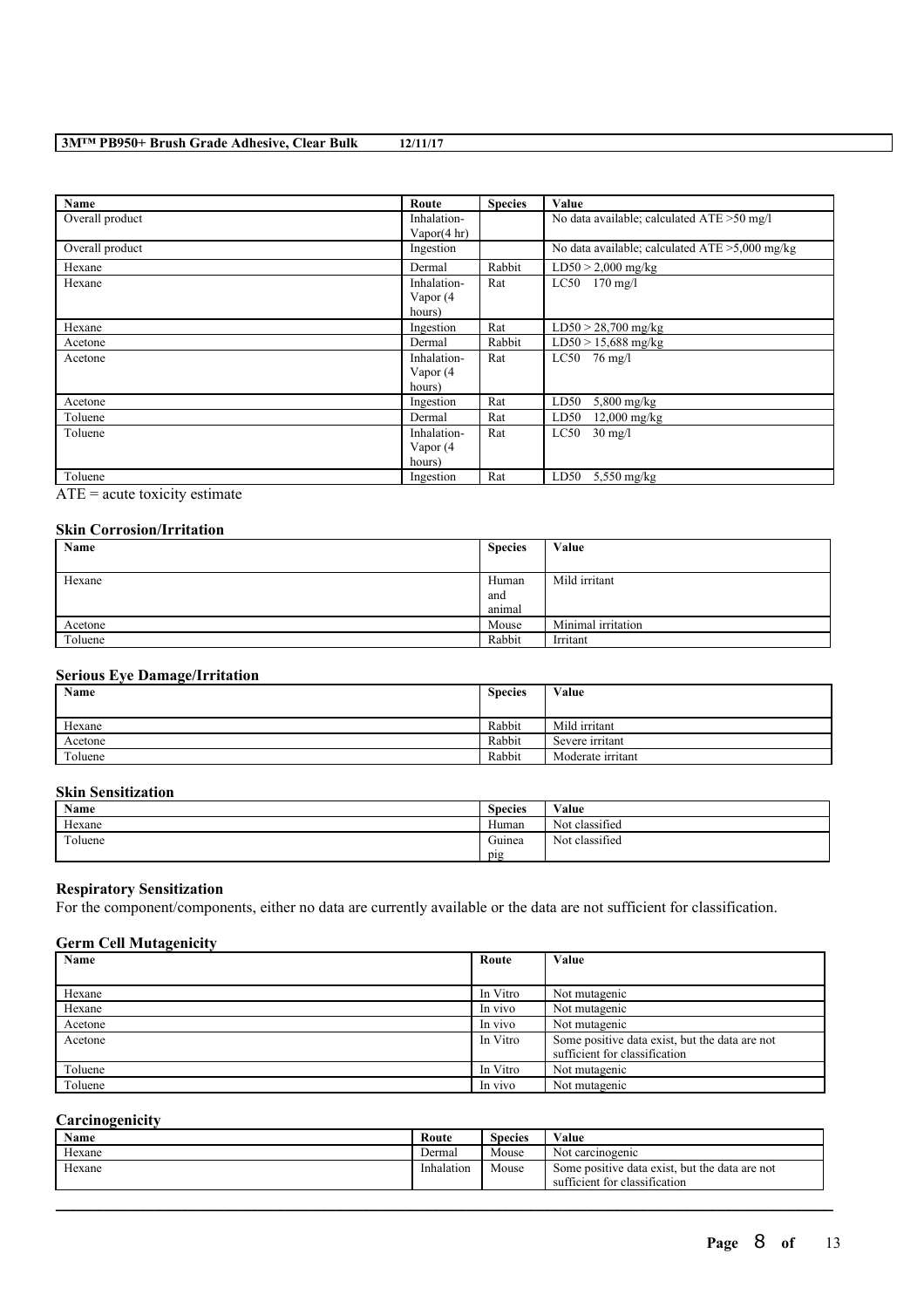| Acetone | Not        | Multiple | Not carcinogenic                               |
|---------|------------|----------|------------------------------------------------|
|         | Specified  | animal   |                                                |
|         |            | species  |                                                |
| Toluene | Dermal     | Mouse    | Some positive data exist, but the data are not |
|         |            |          | sufficient for classification                  |
| Toluene | Ingestion  | Rat      | Some positive data exist, but the data are not |
|         |            |          | sufficient for classification                  |
| Toluene | Inhalation | Mouse    | Some positive data exist, but the data are not |
|         |            |          | sufficient for classification                  |

## **Reproductive Toxicity**

## **Reproductive and/or Developmental Effects**

| Name    | Route      | Value                                  | <b>Species</b> | <b>Test Result</b>              | <b>Exposure</b><br><b>Duration</b> |
|---------|------------|----------------------------------------|----------------|---------------------------------|------------------------------------|
| Hexane  | Ingestion  | Not classified for development         | Mouse          | <b>NOAEL 2,200</b><br>mg/kg/day | during<br>organogenesi<br>S        |
| Hexane  | Inhalation | Not classified for development         | Rat            | NOAEL 0.7<br>mg/l               | during<br>gestation                |
| Hexane  | Ingestion  | Toxic to male reproduction             | Rat            | <b>NOAEL 1,140</b><br>mg/kg/day | 90 days                            |
| Hexane  | Inhalation | Toxic to male reproduction             | Rat            | LOAEL 3.52<br>mg/l              | 28 days                            |
| Acetone | Ingestion  | Not classified for male reproduction   | Rat            | <b>NOAEL 1,700</b><br>mg/kg/day | 13 weeks                           |
| Acetone | Inhalation | Not classified for development         | Rat            | <b>NOAEL 5.2</b><br>mg/l        | during<br>organogenesi<br>S        |
| Toluene | Inhalation | Not classified for female reproduction | Human          | <b>NOAEL Not</b><br>available   | occupational<br>exposure           |
| Toluene | Inhalation | Not classified for male reproduction   | Rat            | <b>NOAEL 2.3</b><br>mg/l        | 1 generation                       |
| Toluene | Ingestion  | Toxic to development                   | Rat            | <b>LOAEL 520</b><br>mg/kg/day   | during<br>gestation                |
| Toluene | Inhalation | Toxic to development                   | Human          | <b>NOAEL Not</b><br>available   | poisoning<br>and/or abuse          |

# **Target Organ(s)**

## **Specific Target Organ Toxicity - single exposure**

| Name    | Route      | <b>Target Organ(s)</b>               | Value                                                                              | <b>Species</b> | <b>Test Result</b>            | <b>Exposure</b><br><b>Duration</b> |
|---------|------------|--------------------------------------|------------------------------------------------------------------------------------|----------------|-------------------------------|------------------------------------|
| Hexane  | Inhalation | central nervous<br>system depression | May cause drowsiness or<br>dizziness                                               | Human          | <b>NOAEL Not</b><br>available | not available                      |
| Hexane  | Inhalation | respiratory irritation               | Some positive data exist, but the<br>data are not sufficient for<br>classification | Rabbit         | <b>NOAEL Not</b><br>available | 8 hours                            |
| Hexane  | Inhalation | respiratory system                   | Not classified                                                                     | Rat            | <b>NOAEL 24.6</b><br>mg/l     | 8 hours                            |
| Acetone | Inhalation | central nervous<br>system depression | May cause drowsiness or<br>dizziness                                               | Human          | <b>NOAEL Not</b><br>available |                                    |
| Acetone | Inhalation | respiratory irritation               | Some positive data exist, but the<br>data are not sufficient for<br>classification | Human          | <b>NOAEL Not</b><br>available |                                    |
| Acetone | Inhalation | immune system                        | Not classified                                                                     | Human          | <b>NOAEL 1.19</b><br>mg/l     | 6 hours                            |
| Acetone | Inhalation | liver                                | Not classified                                                                     | Guinea<br>pig  | <b>NOAEL Not</b><br>available |                                    |
| Acetone | Ingestion  | central nervous<br>system depression | May cause drowsiness or<br>dizziness                                               | Human          | <b>NOAEL Not</b><br>available | poisoning<br>and/or abuse          |
| Toluene | Inhalation | central nervous<br>system depression | May cause drowsiness or<br>dizziness                                               | Human          | <b>NOAEL Not</b><br>available |                                    |
| Toluene | Inhalation | respiratory irritation               | Some positive data exist, but the<br>data are not sufficient for                   | Human          | <b>NOAEL Not</b><br>available |                                    |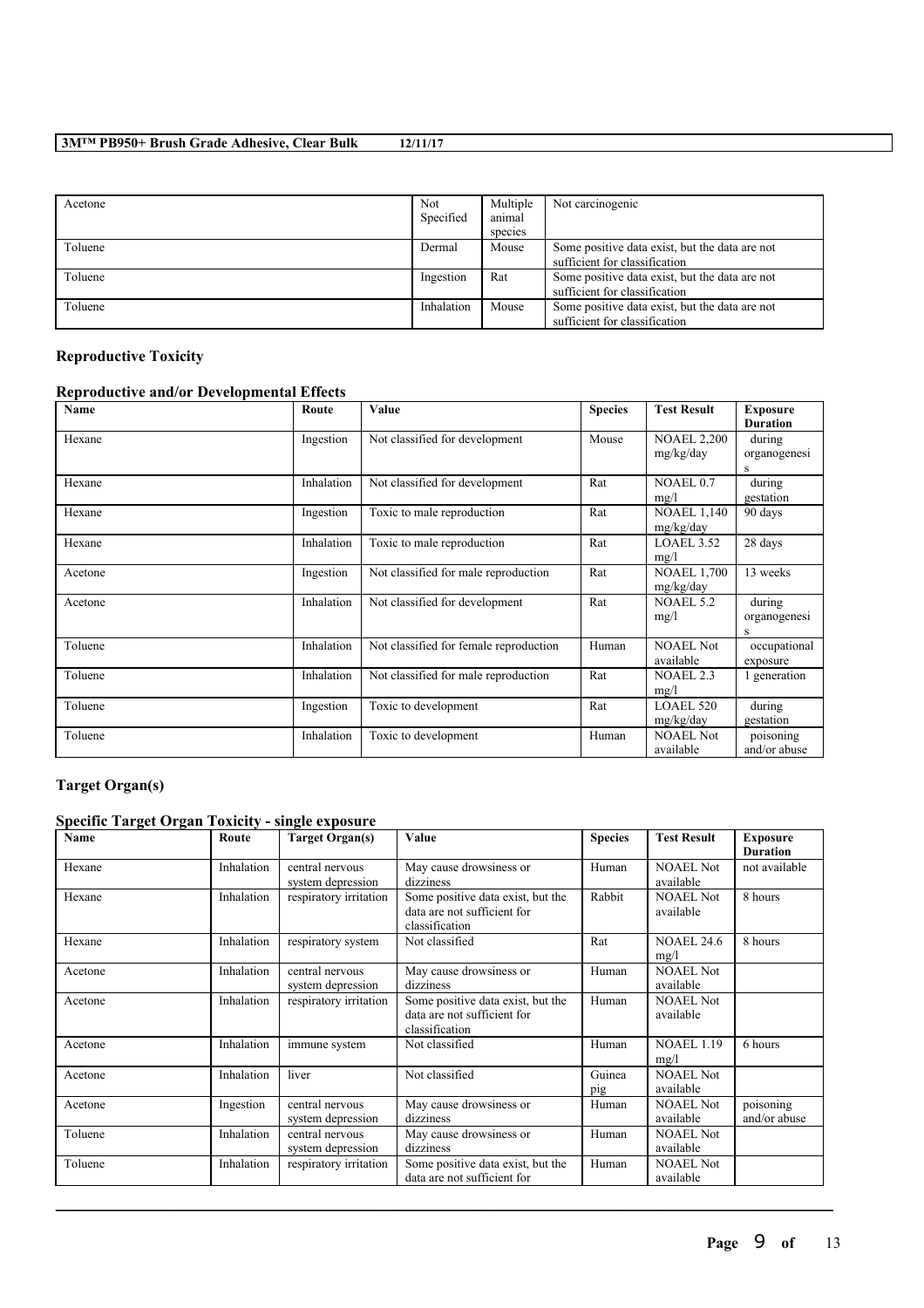|         |            |                   | classification          |       |                       |              |
|---------|------------|-------------------|-------------------------|-------|-----------------------|--------------|
| Toluene | Inhalation | immune system     | Not classified          | Mouse | <b>NOAEL</b>          | hours ا      |
|         |            |                   |                         |       | $0.004 \text{ m}$ g/l |              |
| Toluene | Ingestion  | central nervous   | May cause drowsiness or | Human | <b>NOAEL Not</b>      | poisoning    |
|         |            | system depression | dizziness               |       | available             | and/or abuse |

## **Specific Target Organ Toxicity - repeated exposure**

| Name    | Route      | <b>Target Organ(s)</b>                                                                                 | Value                                                                              | <b>Species</b> | <b>Test Result</b>                  | <b>Exposure</b><br><b>Duration</b> |
|---------|------------|--------------------------------------------------------------------------------------------------------|------------------------------------------------------------------------------------|----------------|-------------------------------------|------------------------------------|
| Hexane  | Inhalation | peripheral nervous<br>system                                                                           | Causes damage to organs through<br>prolonged or repeated exposure                  | Human          | <b>NOAEL Not</b><br>available       | occupational<br>exposure           |
| Hexane  | Inhalation | respiratory system                                                                                     | Some positive data exist, but the<br>data are not sufficient for<br>classification | Mouse          | LOAEL 1.76<br>mg/l                  | 13 weeks                           |
| Hexane  | Inhalation | liver                                                                                                  | Not classified                                                                     | Rat            | <b>NOAEL Not</b><br>available       | 6 months                           |
| Hexane  | Inhalation | kidney and/or<br>bladder                                                                               | Not classified                                                                     | Rat            | <b>LOAEL 1.76</b><br>mg/l           | 6 months                           |
| Hexane  | Inhalation | hematopoietic<br>system                                                                                | Not classified                                                                     | Mouse          | <b>NOAEL 35.2</b><br>mg/l           | 13 weeks                           |
| Hexane  | Inhalation | auditory system  <br>immune system  <br>eyes                                                           | Not classified                                                                     | Human          | <b>NOAEL Not</b><br>available       | occupational<br>exposure           |
| Hexane  | Inhalation | heart   skin  <br>endocrine system                                                                     | Not classified                                                                     | Rat            | <b>NOAEL 1.76</b><br>mg/l           | 6 months                           |
| Hexane  | Ingestion  | peripheral nervous<br>system                                                                           | Some positive data exist, but the<br>data are not sufficient for<br>classification | Rat            | <b>NOAEL</b><br>1,140<br>mg/kg/day  | 90 days                            |
| Hexane  | Ingestion  | endocrine system  <br>hematopoietic<br>system   liver  <br>immune system  <br>kidney and/or<br>bladder | Not classified                                                                     | Rat            | <b>NOAEL Not</b><br>available       | 13 weeks                           |
| Acetone | Dermal     | eyes                                                                                                   | Not classified                                                                     | Guinea<br>pig  | <b>NOAEL Not</b><br>available       | 3 weeks                            |
| Acetone | Inhalation | hematopoietic<br>system                                                                                | Not classified                                                                     | Human          | <b>NOAEL 3</b><br>mg/l              | 6 weeks                            |
| Acetone | Inhalation | immune system                                                                                          | Not classified                                                                     | Human          | <b>NOAEL 1.19</b><br>mg/l           | 6 days                             |
| Acetone | Inhalation | kidney and/or<br>bladder                                                                               | Not classified                                                                     | Guinea<br>pig  | NOAEL 119<br>mg/l                   | not available                      |
| Acetone | Inhalation | heart   liver                                                                                          | Not classified                                                                     | Rat            | <b>NOAEL 45</b><br>mg/l             | 8 weeks                            |
| Acetone | Ingestion  | kidney and/or<br>bladder                                                                               | Not classified                                                                     | Rat            | <b>NOAEL 900</b><br>mg/kg/day       | 13 weeks                           |
| Acetone | Ingestion  | heart                                                                                                  | Not classified                                                                     | Rat            | <b>NOAEL</b><br>2,500<br>mg/kg/day  | 13 weeks                           |
| Acetone | Ingestion  | hematopoietic<br>system                                                                                | Not classified                                                                     | Rat            | <b>NOAEL 200</b><br>mg/kg/day       | 13 weeks                           |
| Acetone | Ingestion  | liver                                                                                                  | Not classified                                                                     | Mouse          | <b>NOAEL</b><br>3,896<br>mg/kg/day  | 14 days                            |
| Acetone | Ingestion  | eyes                                                                                                   | Not classified                                                                     | Rat            | <b>NOAEL</b><br>3,400<br>mg/kg/day  | 13 weeks                           |
| Acetone | Ingestion  | respiratory system                                                                                     | Not classified                                                                     | Rat            | <b>NOAEL</b><br>2,500<br>mg/kg/day  | 13 weeks                           |
| Acetone | Ingestion  | muscles                                                                                                | Not classified                                                                     | Rat            | <b>NOAEL</b><br>2,500 mg/kg         | 13 weeks                           |
| Acetone | Ingestion  | skin   bone, teeth,<br>nails, and/or hair                                                              | Not classified                                                                     | Mouse          | <b>NOAEL</b><br>11,298<br>mg/kg/day | 13 weeks                           |
| Toluene | Inhalation | auditory system  <br>nervous system                                                                    | Causes damage to organs through<br>prolonged or repeated exposure                  | Human          | NOAEL Not<br>available              | poisoning<br>and/or abuse          |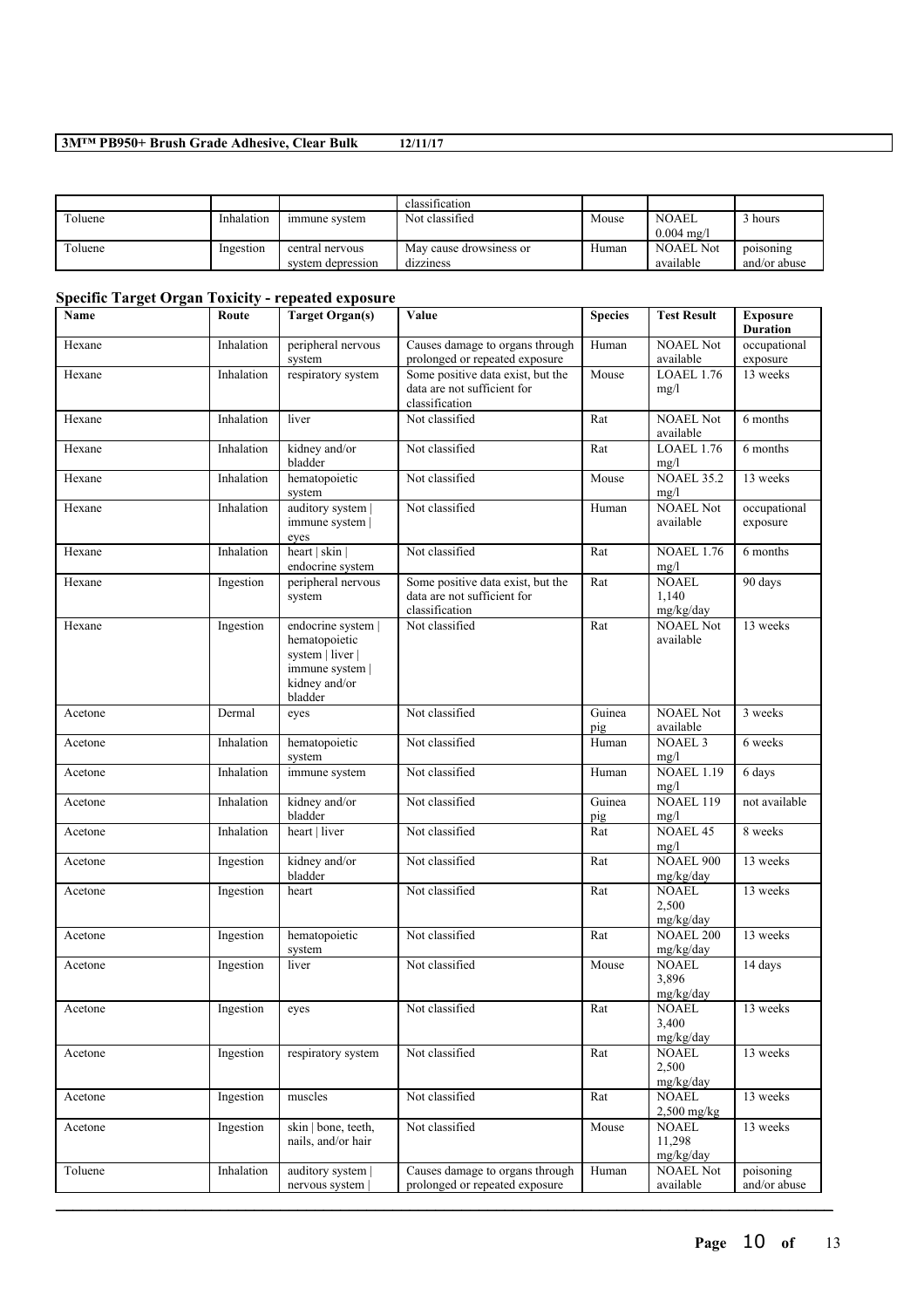|         |            | eyes   olfactory<br>system                   |                                                                                    |                               |                               |                          |
|---------|------------|----------------------------------------------|------------------------------------------------------------------------------------|-------------------------------|-------------------------------|--------------------------|
| Toluene | Inhalation | respiratory system                           | Some positive data exist, but the<br>data are not sufficient for<br>classification | Rat                           | LOAEL <sub>2.3</sub><br>mg/l  | 15 months                |
| Toluene | Inhalation | heart   liver   kidney<br>and/or bladder     | Not classified                                                                     | Rat                           | <b>NOAEL 11.3</b><br>mg/l     | 15 weeks                 |
| Toluene | Inhalation | endocrine system                             | Not classified                                                                     | Rat                           | NOAEL <sub>1.1</sub><br>mg/l  | 4 weeks                  |
| Toluene | Inhalation | immune system                                | Not classified                                                                     | Mouse                         | <b>NOAEL Not</b><br>available | 20 days                  |
| Toluene | Inhalation | bone, teeth, nails,<br>and/or hair           | Not classified                                                                     | Mouse                         | NOAEL 1.1<br>mg/l             | 8 weeks                  |
| Toluene | Inhalation | hematopoietic<br>system   vascular<br>system | Not classified                                                                     | Human                         | NOAEL Not<br>available        | occupational<br>exposure |
| Toluene | Ingestion  | nervous system                               | Some positive data exist, but the<br>data are not sufficient for<br>classification | Rat                           | <b>NOAEL 625</b><br>mg/kg/day | 13 weeks                 |
| Toluene | Ingestion  | heart                                        | Not classified                                                                     | Rat                           | NOAEL<br>2,500<br>mg/kg/day   | 13 weeks                 |
| Toluene | Ingestion  | liver   kidney and/or<br>bladder             | Not classified                                                                     | Multiple<br>animal<br>species | NOAEL<br>2,500<br>mg/kg/day   | 13 weeks                 |
| Toluene | Ingestion  | hematopoietic<br>system                      | Not classified                                                                     | Mouse                         | <b>NOAEL 600</b><br>mg/kg/day | 14 days                  |
| Toluene | Ingestion  | endocrine system                             | Not classified                                                                     | Mouse                         | <b>NOAEL 105</b><br>mg/kg/day | 28 days                  |
| Toluene | Ingestion  | immune system                                | Not classified                                                                     | Mouse                         | <b>NOAEL 105</b><br>mg/kg/day | 4 weeks                  |

#### **Aspiration Hazard**

| <b>Name</b>                 | ⁄ alue                      |
|-----------------------------|-----------------------------|
| $\mathbf{v}$<br>Hexane      | hazard<br>spiration<br>15 L |
| <b>CONTINUES</b><br>oluene. | hazaro.<br>7833<br>∽etion   |

Please contact the address or phone number listed on the first page of the SDS for additional toxicological information **on this material and/or its components.**

## **SECTION 12: Ecological information**

### **Ecotoxicological information**

Please contact the address or phone number listed on the first page of the SDS for additional ecotoxicological information on this material and/or its components.

## **Chemical fate information**

Please contact the address or phone number listed on the first page of the SDS for additional chemical fate information on this material and/or its components.

# **SECTION 13: Disposal considerations**

### **13.1. Disposal methods**

Dispose of contents/ container in accordance with the local/regional/national/international regulations.

Incinerate in a permitted waste incineration facility. As a disposal alternative, utilize an acceptable permitted waste disposal facility. Empty drums/barrels/containers used for transporting and handling hazardous chemicals (chemical substances/mixtures/preparations classified as Hazardous as per applicable regulations) shall be considered, stored, treated & disposed of as hazardous wastes unless otherwise defined by applicable waste regulations. Consult with the respective regulating authorities to determine the available treatment and disposal facilities.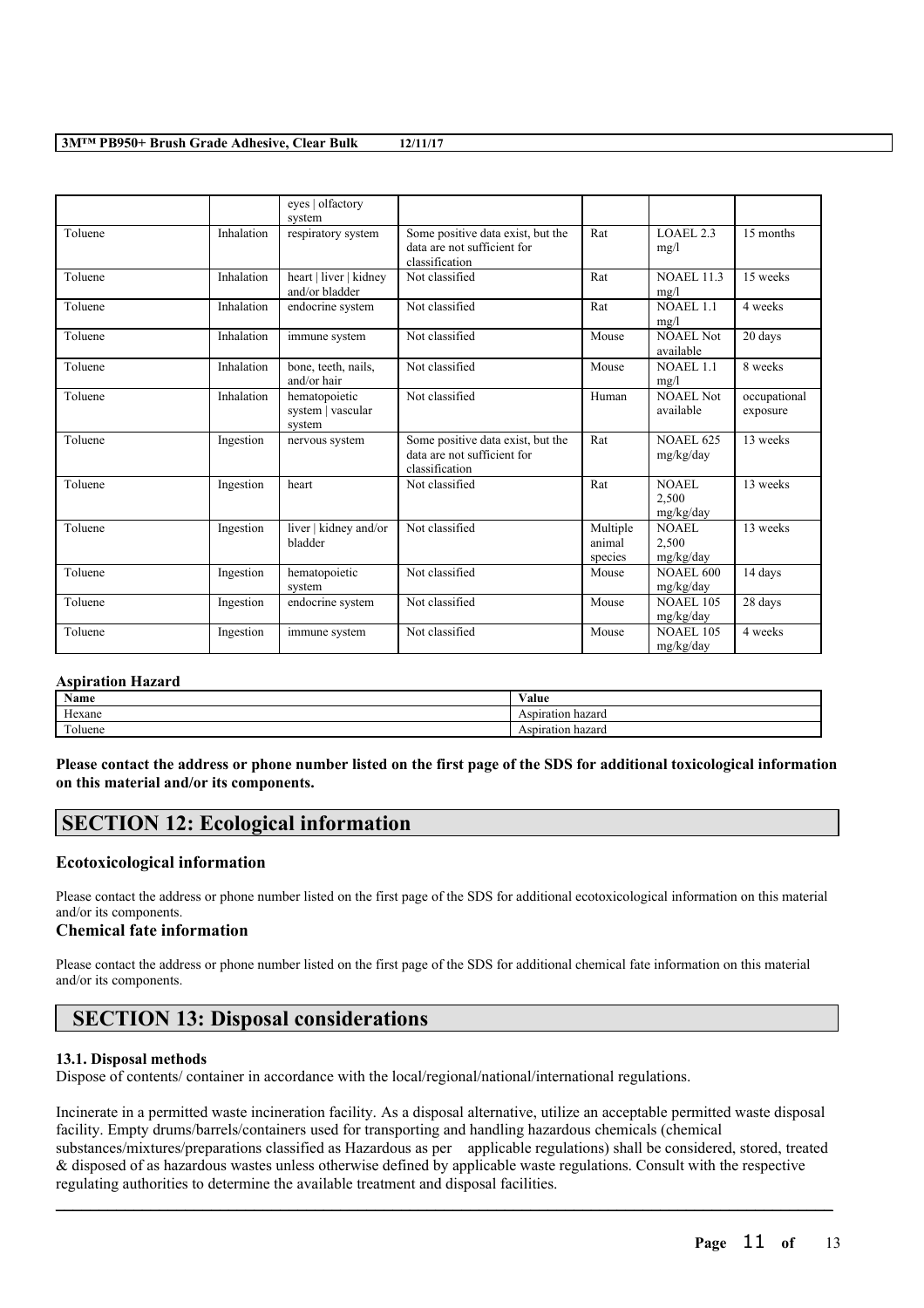## **EPA Hazardous Waste Number (RCRA):** D001 (Ignitable)

# **SECTION 14: Transport Information**

For Transport Information, please visit http://3M.com/Transportinfo or call 1-800-364-3577 or 651-737-6501.

# **SECTION 15: Regulatory information**

## **15.1. US Federal Regulations**

Contact manufacturer for more information

## **EPCRA 311/312 Hazard Classifications:**

**Physical Hazards**

Flammable (gases, aerosols, liquids, or solids)

## **Health Hazards**

Reproductive toxicity

Serious eye damage or eye irritation

Skin Corrosion or Irritation

Specific target organ toxicity (single or repeated exposure)

Section 313 Toxic Chemicals subject to the reporting requirements of that section and 40 CFR part 372 (EPCRA):

| <b>Ingredient</b> | <b>C.A.S. No</b> | $\%$ by Wt           |  |
|-------------------|------------------|----------------------|--|
| Hexane            | $110 - 54 - 3$   | Trade Secret 30 - 40 |  |
| Hexane (Hexane)   | 110-54-3         | $30 -$<br>- 40       |  |
| Toluene           | 108-88-3         | Trade Secret 10 - 20 |  |

## **15.2. State Regulations**

Contact manufacturer for more information

## **15.3. Chemical Inventories**

The components of this product are in compliance with the chemical notification requirements of TSCA.

Contact manufacturer for more information

## **15.4. International Regulations**

Contact manufacturer for more information

## **This SDS has been prepared to meet the U.S. OSHA Hazard Communication Standard, 29 CFR 1910.1200.**

 $\mathcal{L}_\mathcal{L} = \mathcal{L}_\mathcal{L} = \mathcal{L}_\mathcal{L} = \mathcal{L}_\mathcal{L} = \mathcal{L}_\mathcal{L} = \mathcal{L}_\mathcal{L} = \mathcal{L}_\mathcal{L} = \mathcal{L}_\mathcal{L} = \mathcal{L}_\mathcal{L} = \mathcal{L}_\mathcal{L} = \mathcal{L}_\mathcal{L} = \mathcal{L}_\mathcal{L} = \mathcal{L}_\mathcal{L} = \mathcal{L}_\mathcal{L} = \mathcal{L}_\mathcal{L} = \mathcal{L}_\mathcal{L} = \mathcal{L}_\mathcal{L}$ 

# **SECTION 16: Other information**

## **NFPA Hazard Classification**

**Health:** 2 **Flammability:** 3 **Instability:** 0 **Special Hazards:** None